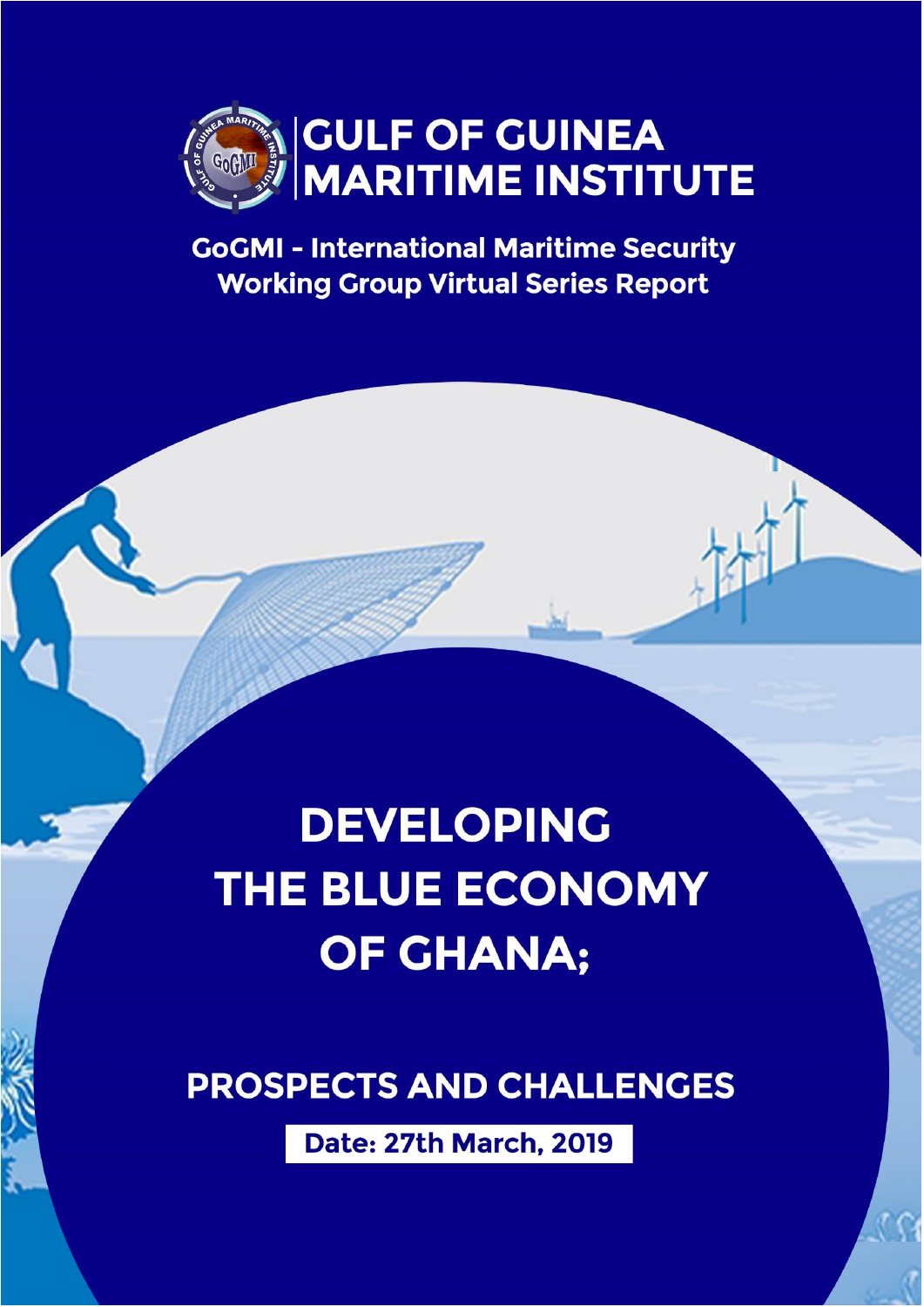

# **GULF OF GUINEA MARITIME INSTITUTE-INTERNATIONAL MARITIME SECURITY WORKING GROUP ONLINE SERIES**

# **TOPIC: DEVELOPING BLUE CAREERS TO FOSTER STRATEGIC DEVELOPMENT OF GULF OF GUINEA MARITIME ECONOMIES**

**25TH February, 2021** 

1 | P a g e

*GoGMI-International Maritime Security Working Group Online Event: Developing Blue Careers to Foster Strategic Development of Gulf of Guinea Maritime Economies.*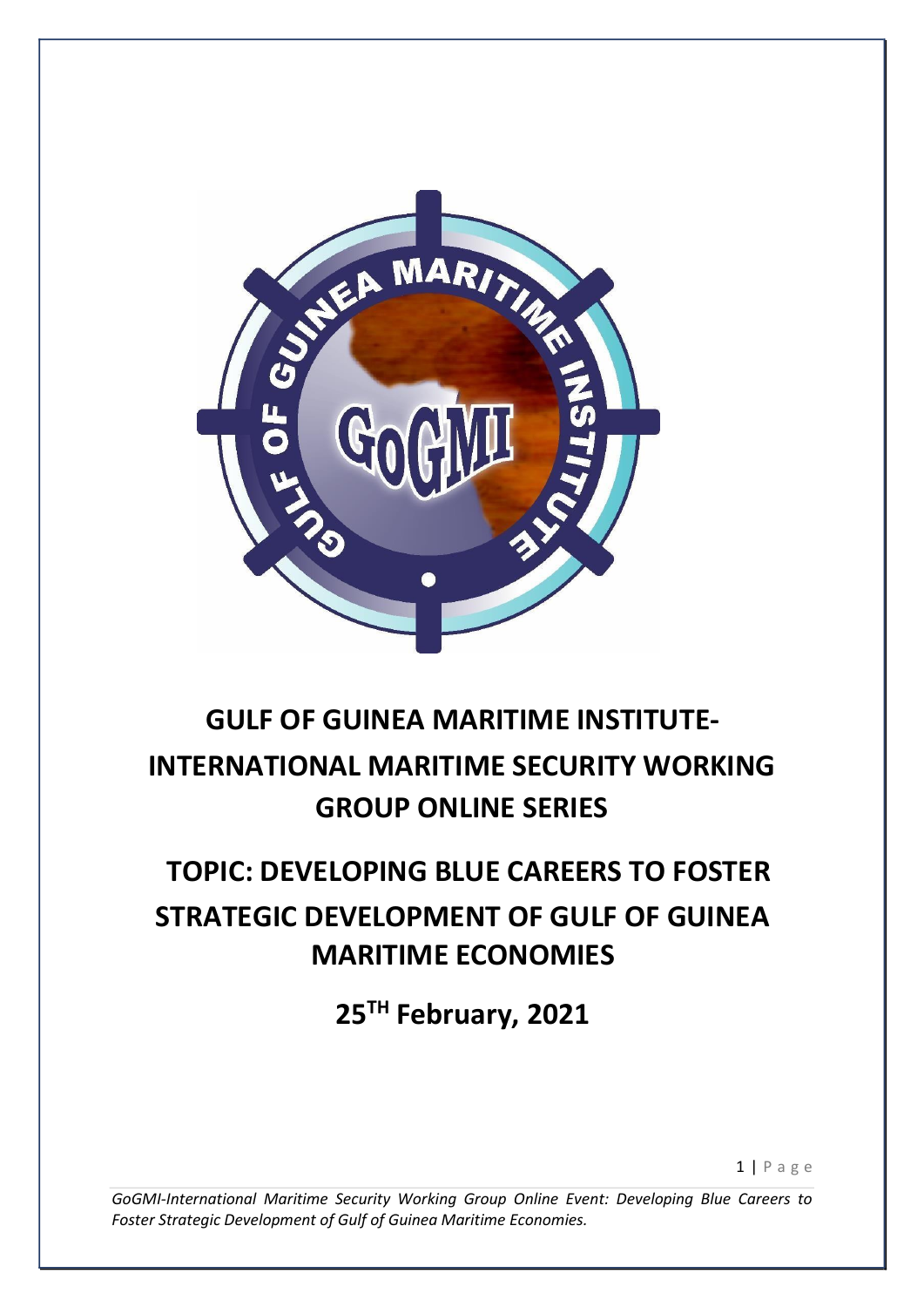**Report was compiled by Lawrence Dogli Executive Assistant, GoGMI Lawrence@gogmi.org.gh +233546408096**

# **Introduction**

The African continent is poised to sustainably develop and manage a vibrant blue economy to stimulate growth of its diverse economies. Seventy percent of the continent's countries have territorial coastlines with vast areas of Exclusive Economic Zones (EEZ), offering an immense wealth of untapped resources. The blue economy, with its varied components including fisheries, tourism and maritime transport – and emerging sectors such as offshore renewable energy, aquaculture, seabed industries and marine biotechnology—present opportunities for the African continent to reap maximum benefits of utilizing its available resources for sustainable economic development.

As captured in different national and regional development strategies (such as the African Integrated Maritime Strategy, Africa's Blue Economy Policy handbook and Ghana's National Integrated Maritime Strategy) the blue economy if developed properly, promises to catalyse the continent's socioeconomic growth. The AU 2063 agenda designed to achieve Africa's socioeconomic targets for the future, identifies the blue economy as a significant strategic accelerator for the continent's transformation and sustainable development.

In spite of the policy directions and promising opportunities, developing Africa's blue economy is limited by a number of challenges including maritime insecurity and human capital and financial resources deficit. Regarding human capital, it is critical to invest in people as part of the preliminary actions to harness the employment and development benefits of investing in the various blue economy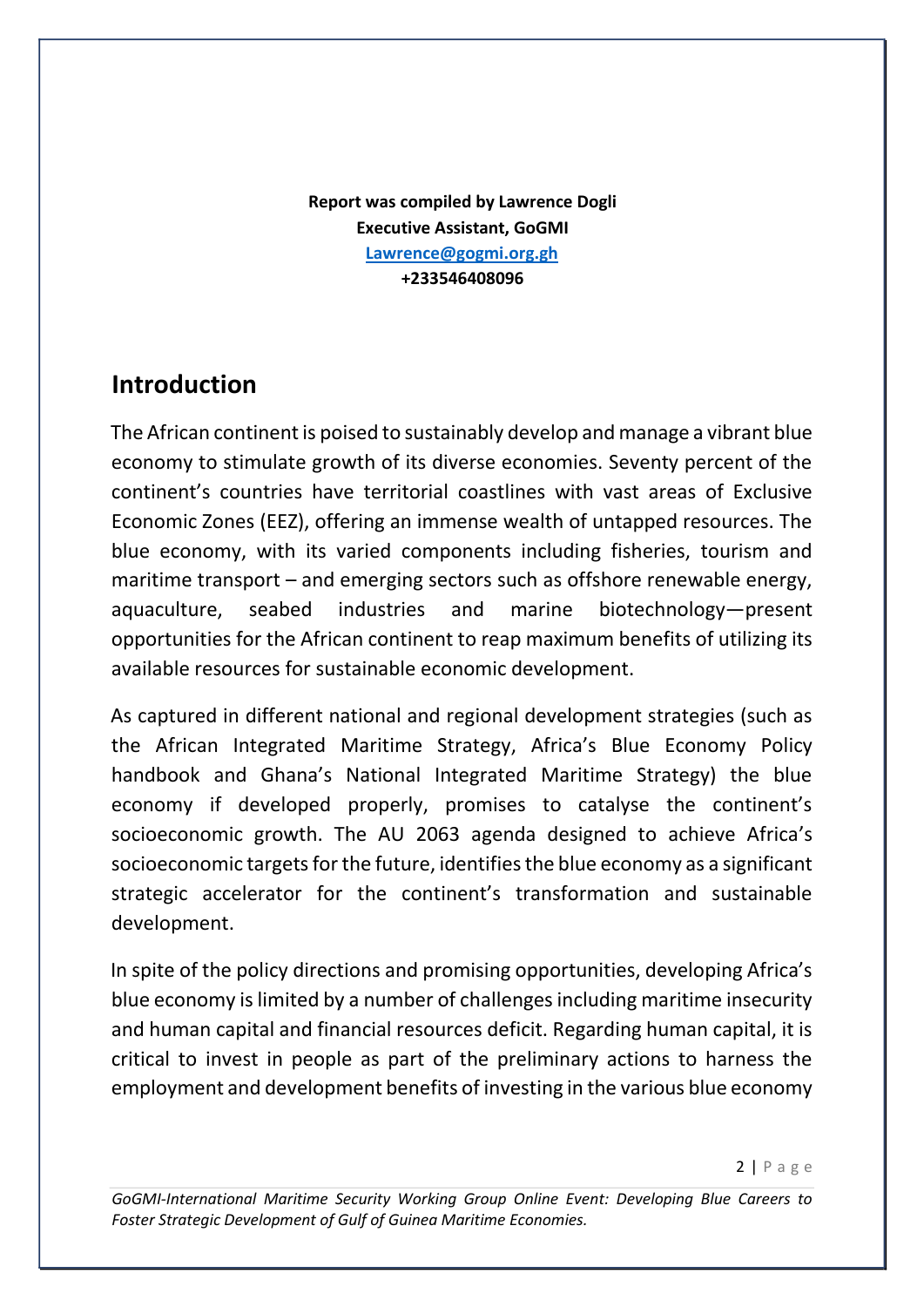sectors. A thriving blue economy will involve developing and implementing concrete actions to plug in training and skill gaps, tackle unemployment challenges and raise the awareness of maritime jobs and career opportunities to address the issues of restlessness among young people inland which fuels high incidents of maritime crimes at sea.

Developing Blue Careers to Foster Strategic Development of Gulf of Guinea Maritime Economies event was organised to provide a platform for regional and national stakeholders to identify and discuss comprehensive strategies and concrete actions that promote the development of new skills and blue careers for Africa's maritime industry. The panellists for the event included: Dr. Douglas Wallace, President, Development of Ocean Technical Capacity for African Nations (DOTCAN), Canada, Mrs. Yolanda Morales, Instituto Para el Crecimiento Sostenible de la Empresa (ICSEM), Spain, B. Olunfumilayo Olotu Mrs, Port Manager, Lagos Port Complex, Nigeria, and Mr. Felix Addo-Yobo, Policy Development Director, National Development Planning Commission, Ghana.

#### **Blue Careers for Economic Development – Regional Perspective**

The Gulf of Guinea Region spans about 6000 km of coastline and generates an estimated Gross Domestic Product (GDP) of 950 billion dollars. The Region is undoubtedly important and contributes significantly to the economic development of Gulf of Guinea economies. The region also makes up for about 70% of Africa's oil production. Recently, the Region has been witnessing series of deliberations and agreements largely focusing on the development and sustenance of ocean governance. Although there are a number of existing hard and soft infrastructure to support economic activities, not much can be said for the human capital development agenda which is an important derivation of utility for the Region.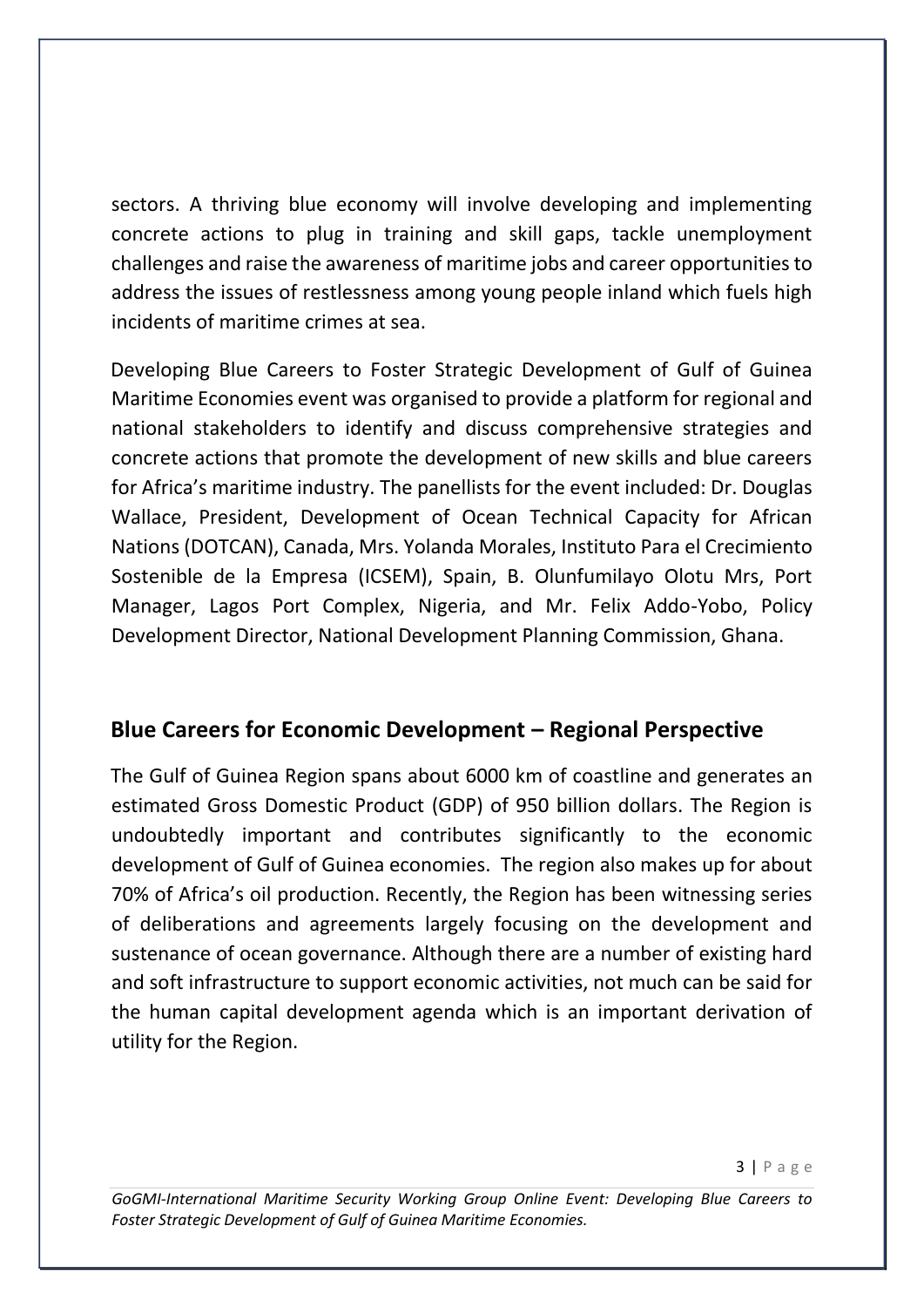Over the past decade, the Gulf of Guinea region and coastlines of West Africa have been impacted massively by global processes; both of climate changes, fishing pressures and quite recently offshore oil and gas development with issues relating largely to maritime security and the environment. At the same time, the Region houses enormous marine resources and presents varied opportunities for sustainable economic development and support for livelihoods for coastal communities. The current situation requires industry: including state and non-state actors to explore external linkages and cooperation with regional and international partners and exchange ideas for economic development and prosperity. The concept of blue careers for strategic development of Gulf of Guinea maritime economies introduces some premises:

- a. Global pressures require technological solutions for adaptation and mitigation.
- b. Sustainable blue economies will require technology and knowledge to seize opportunity and avoid harm.
- c. Africa's blue economy has potential value and significance partly because of demographics and technology leapfrogging as seen largely in the areas of finance and healthcare.
- d. There can be no blue economy without maritime security.
- e. The blue economy will be largely driven by the private sector with various governments creating an enabling environment and conditions. This idea will require a joined-up approach and new approaches to training and multisectoral cooperation.

Innovation and business development, which is essential to blue economy, increases when global pipelines of knowledge exchanges exist through international partnerships and cooperation.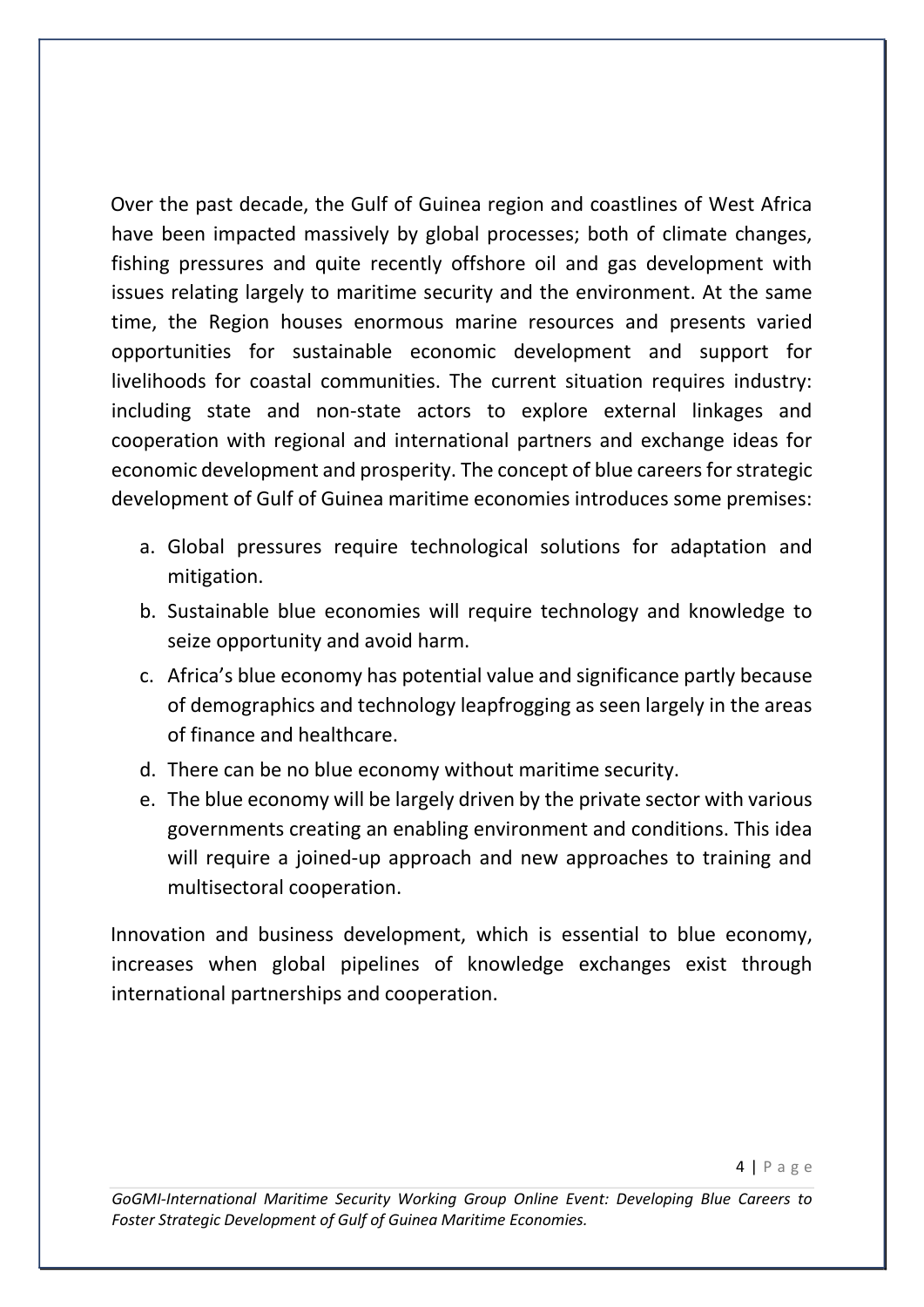# **Development of Ocean Technical Capacity with African Nations (DOTCAN)**

DOTCAN is envisaged as a Canada-West Africa Cooperation which grew out of the Sustainable Blue Economy Conference held in 2018, Nairobi, Kenya. This conference was co-sponsored by Canada with commitments made in the implementation of technical assistance, capacity building to Small Islands Developing States, support for private sector to build knowledge based ocean sharing economy and partnerships to address key challenges and pursue opportunities. The commitments made by Canada falls largely with other international agreements and recommendations including special reports from The United Nations Educational, Scientific and Cultural Organization (UNESCO), Inter-governmental Ocean Commission (IOC) and the Sustainable Development Goals (SDGs). Some of the commitments also falls within the context of the UN Decade of Ocean Science for Sustainable Development (2021-2030). Canada and West Africa share a number of commonalities in the areas of:

- a. Cultural ties with a long history of interactions between Africa-Nova Scotian community and West Africa, members of the La Francophonie, Commonwealth and a growing and vibrant African diaspora in Canada.
- b. Shared multilateral partnerships within West Africa, ECOWAS, AU, AfCFTA, and internationally German, Spain, France and the EU.
- c. Existing cooperation through pre-existing structures and institutions; regional, private, public and non-profit partners.

DOTCAN envisions possibilities in three strategic focal areas: Technical and Vocational Education in Ocean Technology and Business, West African Sustainable Ocean Business Hub, and West African Maritime Security and

Maritime Domain Awareness Training Program. DOTCAN is continuously building a network of partnerships across the Atlantic Ocean. Specifically on Technical and Vocational Education in Ocean Technology and Business, it is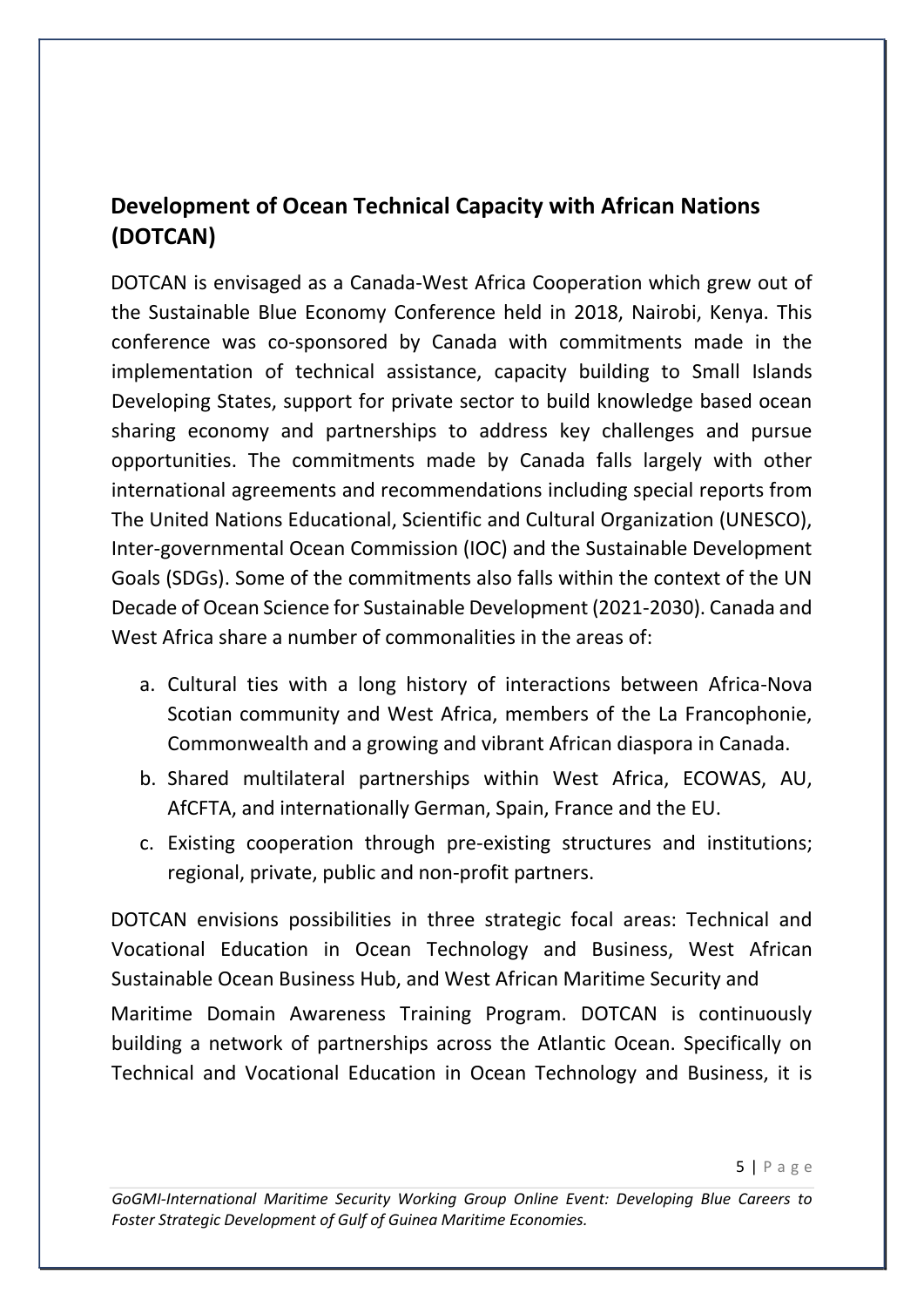working closely with Initiatives for Africa on development of business skills and entrepreneurship and also exploring partnership with the West African Science Service Centre on Climate Change and Adapted Land Use to develop a training program on ocean technology and business with partners in West Africa and Canada. There has been tremendous emphasis on ocean careers in Canada, and especially on how research is linked with ocean business development. The Canadian government is also looking to connect partners with West Africa on ocean technology and business development.

## **The MarENet Project – A blue career development project in the Atlantic**

MarENet is composed of an interdisciplinary consortium of 8 partners that has been strategically designed according to their expertise and knowledge in the field of the blue economy. The consortium is composed of training centres, representatives of the port economic sectors and public authorities that collect a representative sample of the maritime port ecosystem of the Atlantic frontage. The project seeks to promote and strengthen cooperation between maritime business and academia to enhance the visibility of training and professional opportunities in the blue economy sector in Europe. The network has developed digital tools to connect those wishing to develop or further enhance their professional opportunities in the blue economy sector. The tools are:

- a. Careers
- b. Courses
- c. Jobs

These tools also help outline existing blue career pathways for key roles, search existing training opportunities from academic and industry providers, and showcase vacant roles and internships which exists in France, Ireland and Spain.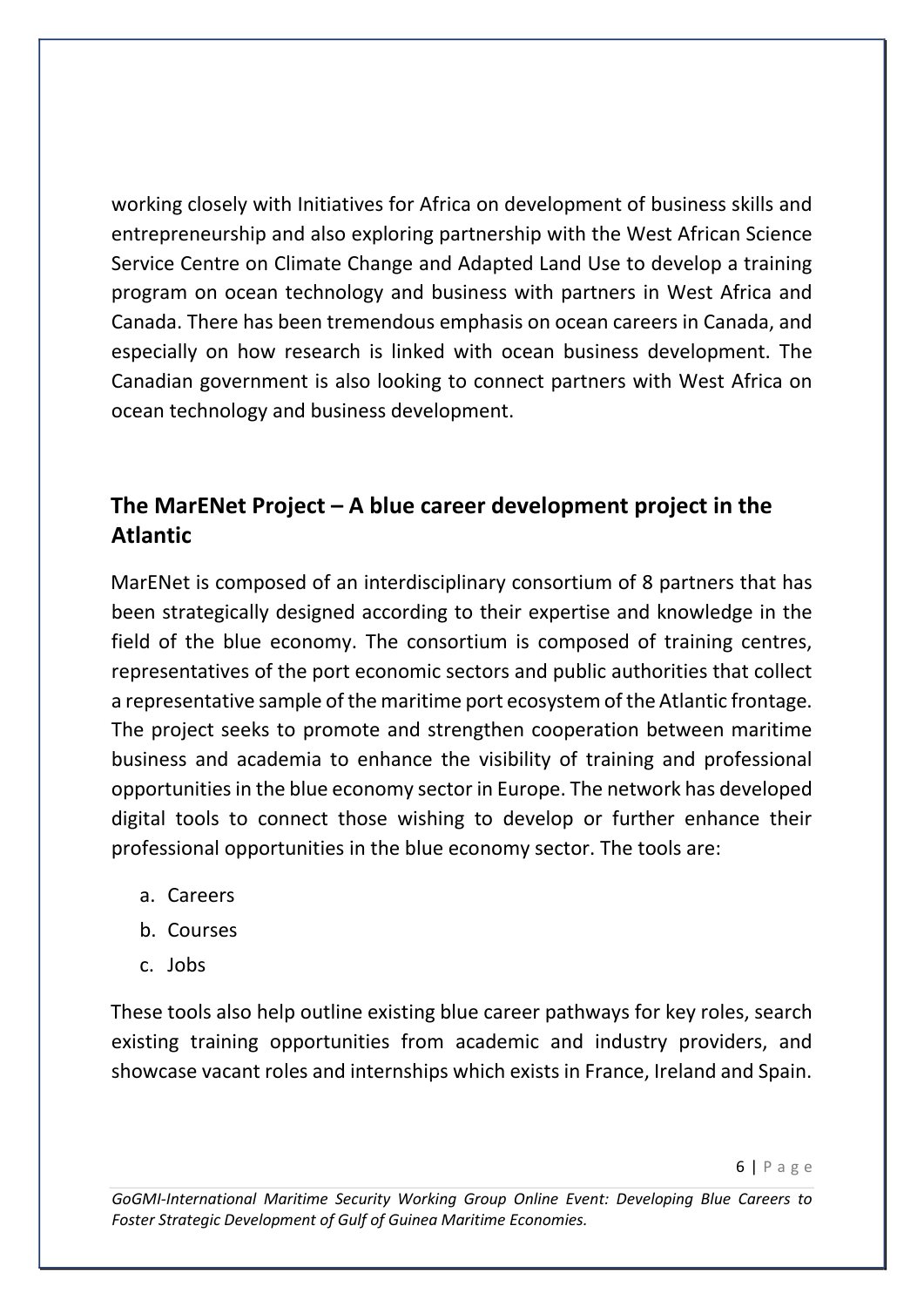## **Blue Careers - The Case of Nigerian's Maritime Industry**

Inspiring the future of Africa's maritime is critical for creating more awareness amongst young people and providing the opportunities for inspirational career paths to be shared and raise the aspirations of the next generation. In this regard, three key issues are identified as follows:

- a. Effective production will largely depend on the quality of available manpower.
- b. Actions to foster careers growth and strengthen our human capital are important.
- c. Securing the collective heritage with the Gulf of Guinea Region will require an improved level of awareness of the blue economy and career opportunities.

In Nigeria, several programs are ongoing to raise awareness on careers and business opportunities in the ocean. The Ocean Ambassadors Foundation, which is led by a woman, focuses at creating awareness of available ocean career opportunities for young females. The aim of the initiative is to get young girls to appreciate and develop interest in ocean careers choices and business. The group organises quizzes, competitions and excursions for students. Their work is pivotal to the careers choices teenagers eventually make and it has been impactful so far. More of such initiatives should be promoted to encourage the evolving labour force in the Gulf of Guinea countries to consider and explore alternative ocean career choices. Academic institutions also have an important role to play in producing qualified labour for the emerging blue economy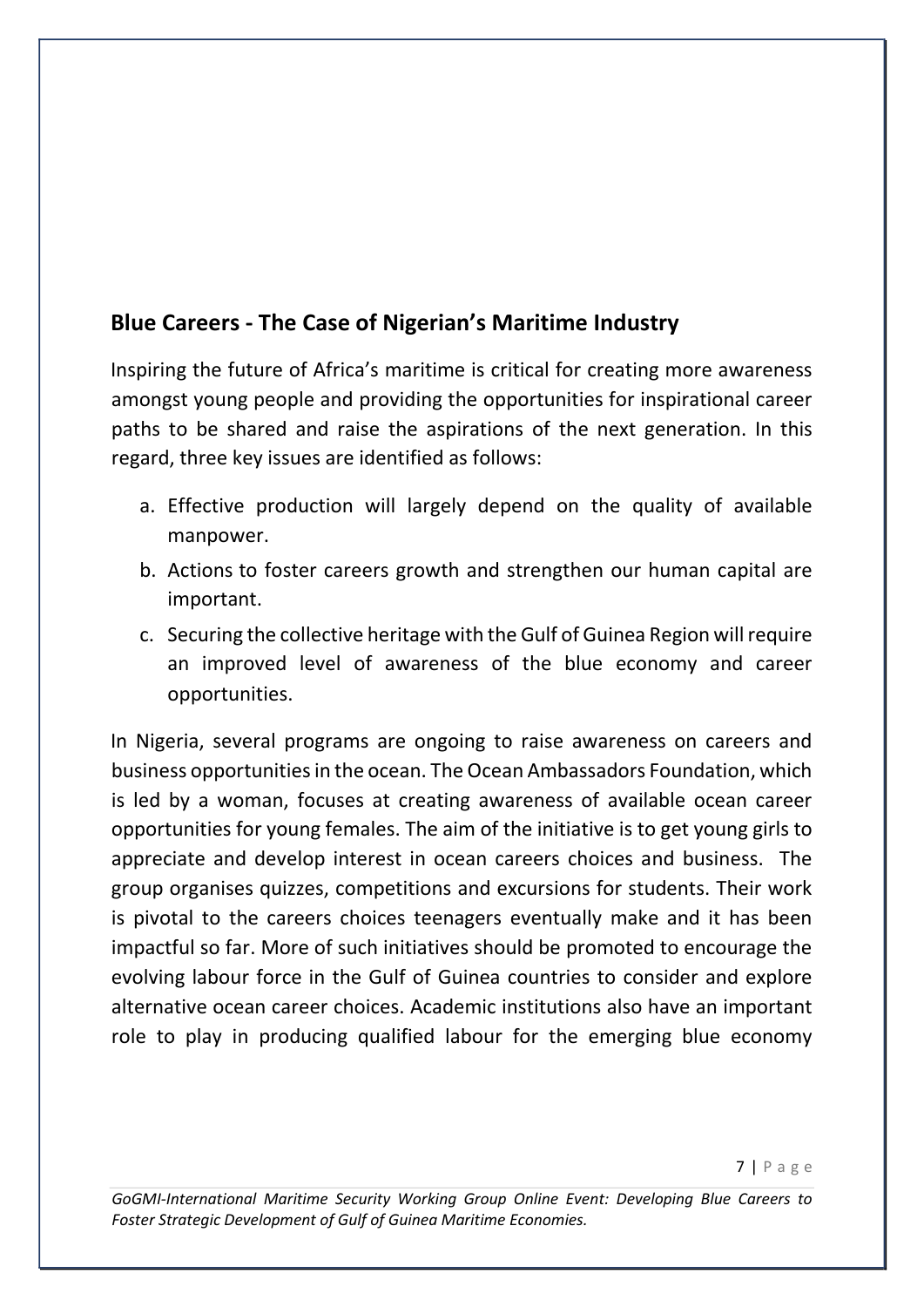sectors. Collaborations with industry and international partners will be essential for idea exchanges and shared expertise.

Nigeria's Maritime Academy is designed to improve the quality of education such that seafarers from the academy are of international standards. The academy houses a simulation centre with three simulators- multifunctional, Full Bridge Ship, Manoeuvring and Full Bridge Engine Room Simulators. Platforms for collaboration between academia and industry have also been established including the creation of several maritime studies departments across many Nigerian universities. The Petroleum Training Institute, and the Nigerian Institute for Oceanography and Marine Research (NIOMR) also offers programs for the marine sector. The private sector is also increasing its participation in maritime activities in a bid to develop blue careers and take advantage of the opportunities in the industry.

The Nigerian Port Authority also have a partnership with Lloyds Maritime Academy (LMA) to provide professional development, education and training in technical, logistics, finance, security, insurance, legal and trade issues affecting maritime activities. The National Seafarers Development Program is another blue jobs agenda for Nigeria's youth where these students are sent to foreign institutions to train as seafarers.

The recent IMO call for female inclusivity in the maritime industry has been embraced in Nigeria with more women taking up roles in different sectors.

#### **National Development Planning Commission, Ghana**

The National Planning Development Commission of Ghana acknowledges the marine sector as an important contributor to the country's socio-economic development. Unfortunately, majority of Ghanaians have limited knowledge and appreciation of the sector's significance to the national economy. The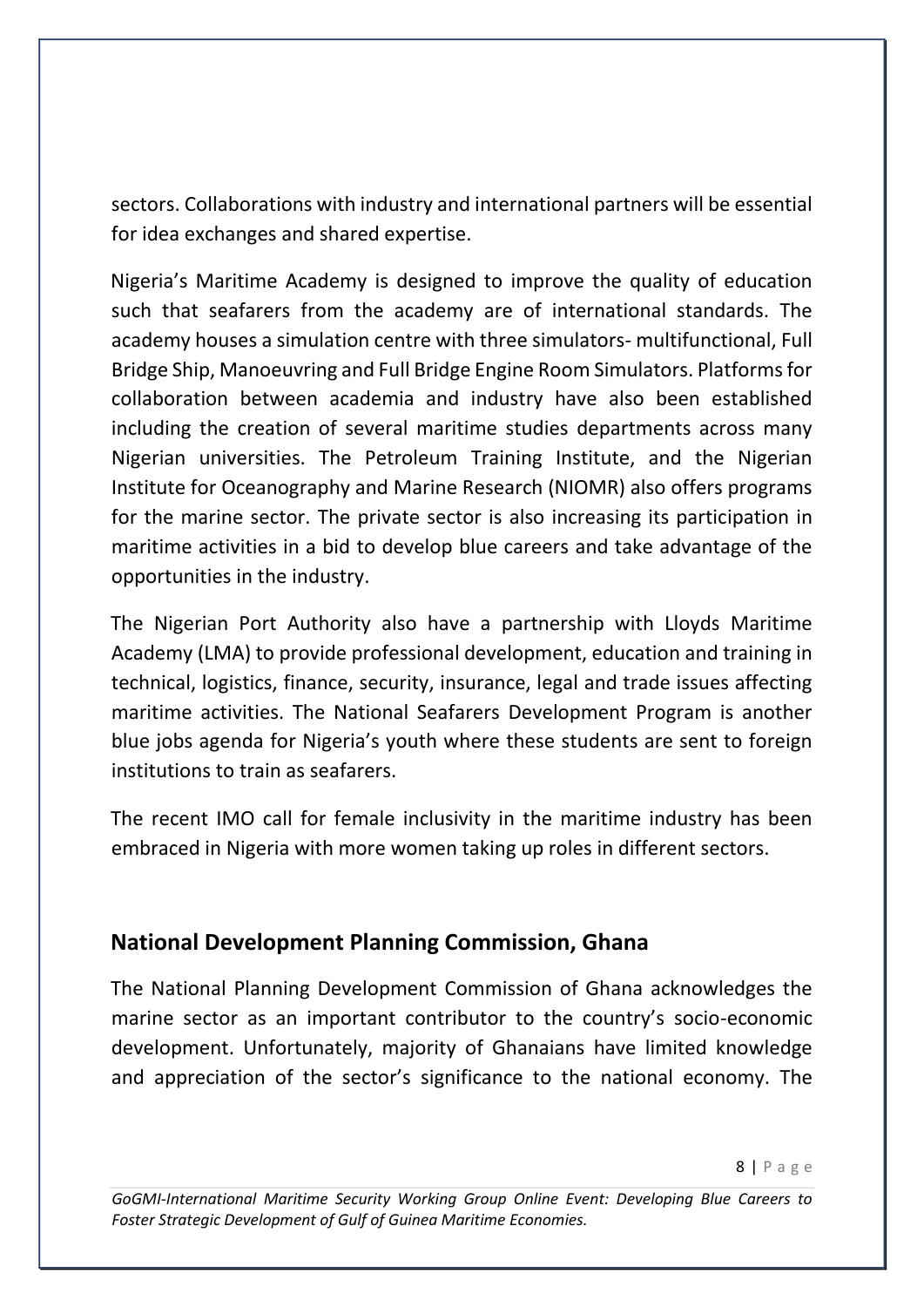current situation has consequently made it difficult for people to recognise the wealth of the ocean and business opportunities. Ghana's marine sector promises a myriad of opportunities across various ocean industries, especially offshore commercial activities, fisheries and maritime tourism.

Ghana also recognises the Sustainable Development Goal 14 as an important linkage to the development of the marine sector and has plans to develop and strengthen governance institutions for the development of its marine industry, starting with effective management of marine resources.

## **Technical Approach to Blue Economy Development**

The blue economy largely focuses on a holistic approach to coordinating economic activities in the ocean and takes into consideration social perspectives to generate growth in all market activities that depend intrinsically on the sea. Inherently, it is important to promote innovation in different blue economy sectors to support sustainable growth. To realise this, professional market labour skills must respond to the needs and challenges of emerging blue economy sectors. Innovation is also essential for an all-inclusive growth of the blue economy. Reinforcing the concept of blue skills will require states to adapt training, skills and knowledge of managers and technicians to develop their occupation in the maritime- fishing field with respect to social, environmental, technological and industrial factors. Adopting innovation also means that public and private sector, as well academia and research centres must be committed to the professional development of works for competency and competitiveness to promote economic growth in all sectors.

A blue career strategy will require cooperation on capacity building, skills transfer and implementation of new technological solutions for socio-economic development of the region, local communities and largely the blue economy sectors.